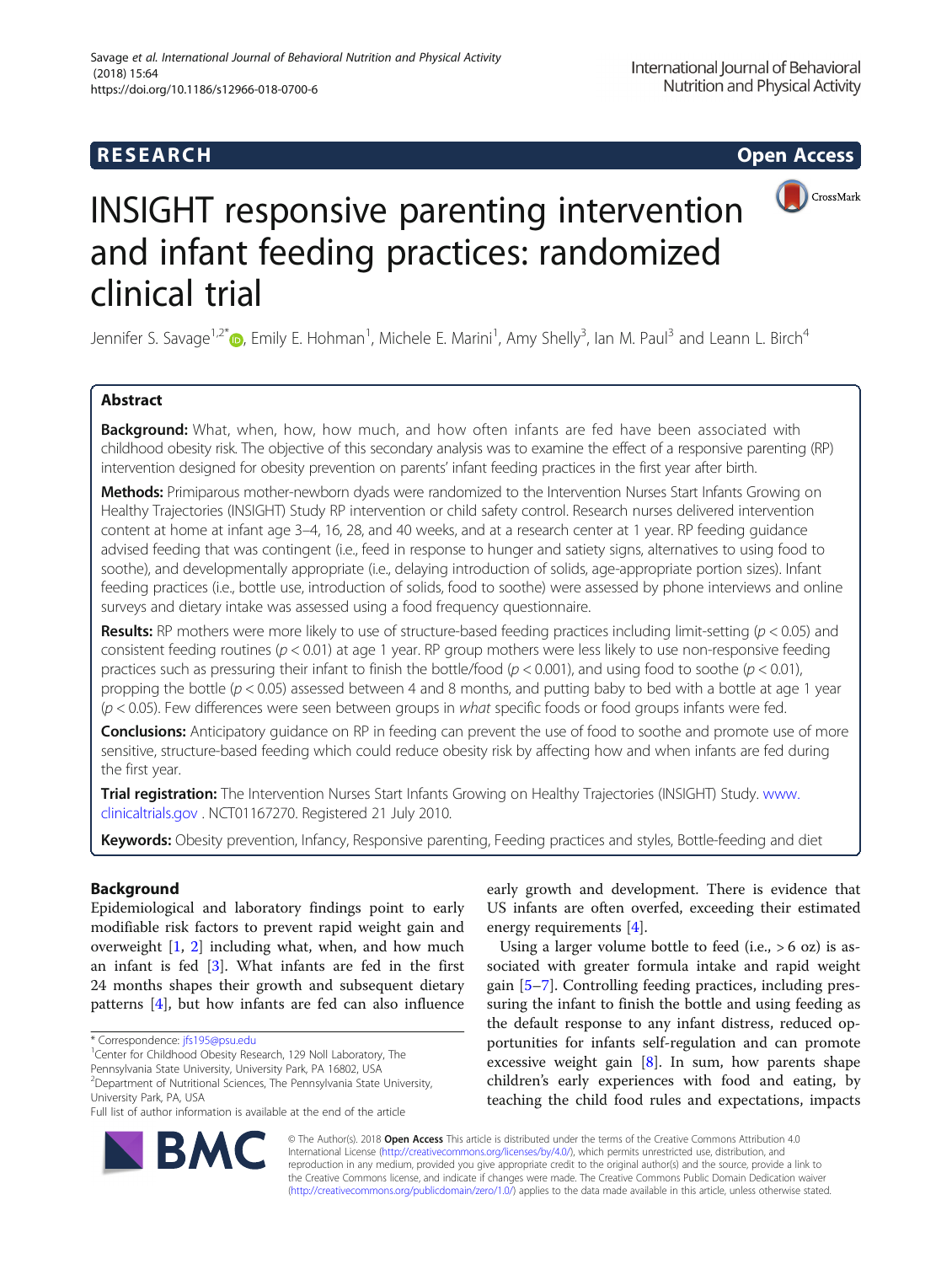child taste preferences, food choice, appetite regulation, dietary intake and obesity risk [[9](#page-9-0)–[13](#page-9-0)].

The theoretical framework for the Intervention Nurses Start Infants Growing on Healthy Trajectories (INSIGHT) trial is based on responsive parenting (RP). RP is defined as responding to the infant promptly, contingently, in ways that are developmentally appropriate [[14\]](#page-9-0). Previous findings indicate that RP is associated with a range of positive child outcomes [[15](#page-9-0)–[18\]](#page-9-0). INSIGHT's central hypothesis was that responsive infant feeding guidance, focused on how to recognize and respond to infant hunger and fullness signs, could promote infant self-regulation, while also reducing the use of less responsive feeding practices (e.g., using feeding as the default response to any infant distress or promoting bottle emptying) would reduce risk for overeating and overweight among first-born infants [[19](#page-9-0)]. This is based in part on evidence that feeding in response to infant hunger and fullness cues supports the development of appetite regulation (i.e., eating in response to hunger cues and not eating beyond satiation) [[20,](#page-9-0) [21](#page-10-0)]. In contrast, use of non-responsive, coercive and controlling feeding practices, characterized by parents providing few opportunities for children to make choices about food and eating and to develop self-regulatory skills (e.g., feeding to quiet a distressed infant who is not hungry), can promote overfeeding, rapid weight gain and obesity risk [[22](#page-10-0)–[25](#page-10-0)].

The INSIGHT curriculum included guidance on feeding, including how to recognize and distinguish hunger from other distress, taught parents to accurately identify fullness signs to prevent overfeeding, instructed parents on a variety of alternative soothing strategies to manage infant crying (e.g., swaddling, non-nutritive sucking) to prevent the use of food as a first response to crying, and provided parents active learning opportunities to practice these skills with a trained nurse. Infants randomized to the INSIGHT RP intervention had slower weight gain during the first 6 months after birth and a reduced prevalence of overweight at 1 year [[26\]](#page-10-0). The aim of this secondary analysis was to assess the proximal effects of the RP INSIGHT intervention on parent feeding styles and behaviors during the first year after birth. The hypothesis for this analysis was that responsive feeding practices would be more prevalent among mothers randomized to the RP group relative to control.

# Methods

# Subjects and study design

Mothers and newborns were recruited into the INSIGHT study from one maternity ward in central Pennsylvania between January 2012 and March 2014. Mothers were eligible for the study if they were primiparous, English-speaking, and ≥ 20 years of age, and if

their newborns were full-term (≥37 weeks gestation), singleton, and weighed  $\geq 2500$  g at birth. Using a computer-generated algorithm, mother-infant dyads were randomized 2 weeks after delivery to either an RP intervention or a safety control group, stratified on birth weight for gestational age  $\langle$  <50th percentile or  $\geq$  50th percentile) and intended milk-feeding type. A baseline survey was administered to mothers electronically. Further details on study design, recruitment/eligibility, and a CONSORT diagram have been previously published [[19](#page-9-0), [26](#page-10-0)].

Following randomization, preliminary intervention materials were mailed to all participants. As described previously [[19](#page-9-0)], research nurses were trained in administering both the RP and safety control interventions at home visits conducted at child age 3–4, 16, 28, and 40 weeks, and research center visit at 52 weeks. 291 mother-infant dyads were randomized. 279 mother-infant dyads completed the first home visit at 3– 4 weeks and are considered the study cohort for all outcomes and analyses as specified prior to study initiation. At 28 and 52 weeks, 269 (96.4%) and 253 (90.7%) dyads remained in the study, and there was no significant difference in attrition by study group. This study was approved by the Human Subjects Protection Office of the Penn State College of Medicine's Human Protection Office and registered at <http://www.clinicaltrials.gov> prior to participant enrollment. Mothers provided written consent for their and their infant's participation.

#### RP intervention feeding-related components

The INSIGHT intervention focused on RP in four domains of infant behavior: drowsy, sleeping, fussy, and alert and calm. A more detailed description of the RP and control curricula has been previously published [\[19](#page-9-0)]. Feeding guidance during infancy included (1) recognizing and responding appropriately to infant hunger and satiety cues; (2) age-appropriate, bottle-feeding practices (i.e., bottle size, nipple flow, transition off bottle); (3) delaying introduction to solids until 4–6 months; (4) promoting acceptance, liking, and intake of developmentally appropriate foods such as vegetables through repeated exposure; (5) serving age appropriate portions of healthy foods; and (6) using structure-based, non-controlling feeding practices that allow the infant to affect intake through shared control of the initiation and termination of feedings. Major themes of the feeding curriculum at each time point are listed in Table [1.](#page-2-0) RP guidance for fussy infants in the first year involved teaching parents to recognize hunger and distinguish hunger from other infant distress, and to how to use alternatives to feeding (e.g. swaddling, swinging, offering pacifier) to soothe/calm a fussy infant to promote healthy self-regulation development, including learning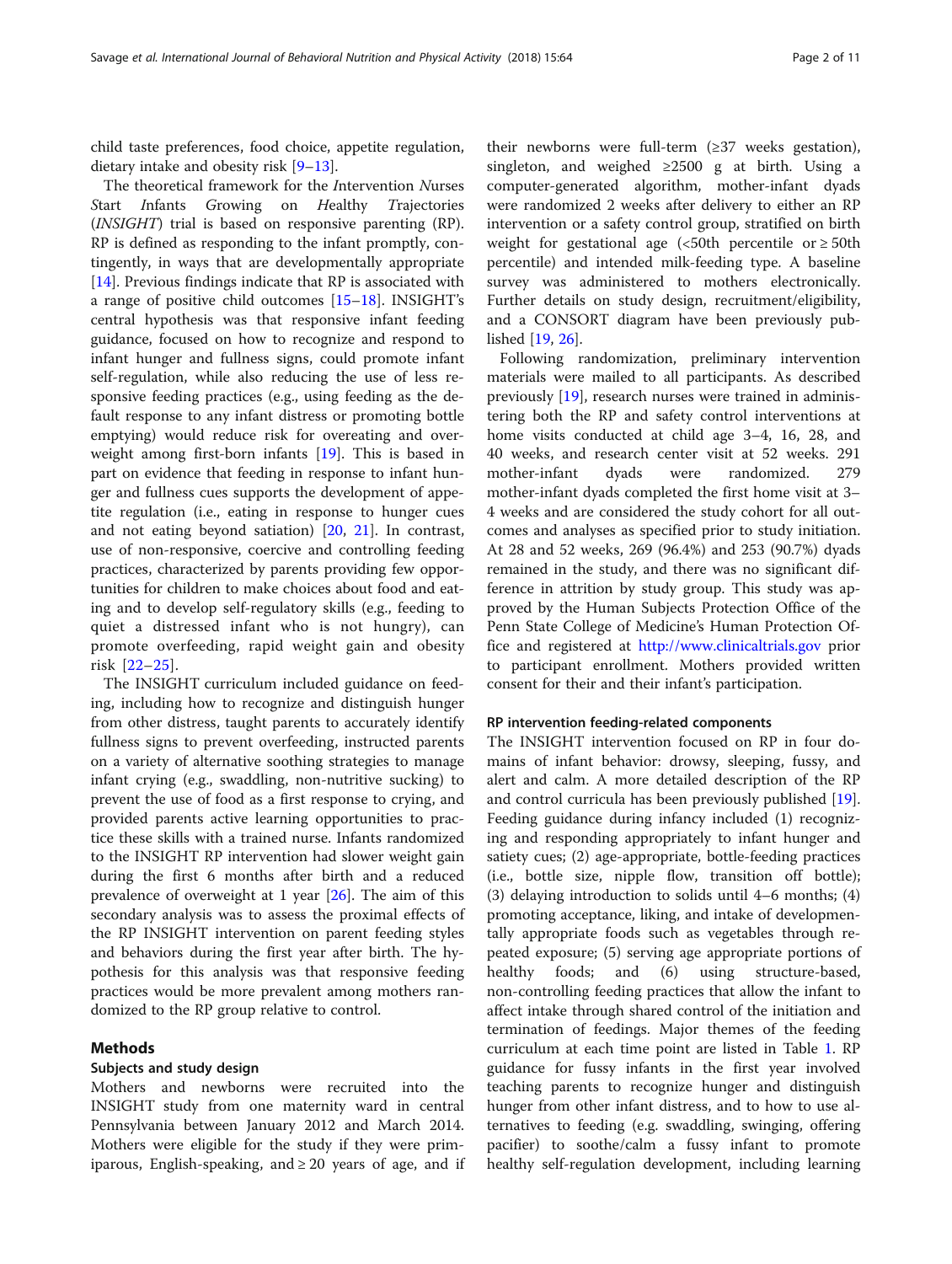<span id="page-2-0"></span>to self-soothe. The control group received an intervention that was similar in intensity, but focused on home safety. Feeding-related messaging in the safety curriculum was focused on food safety and choking prevention.

## Measures

Phone interviews (conducted by study personnel other than the intervention nurses) and surveys were used to collect data. Online surveys, or paper surveys for those lacking Internet connectivity  $(n = 20)$ , were sent to participants 2–3 weeks prior to each visit. Data were collected and managed using REDCap [[27](#page-10-0)]. A detailed list of measures has been published [[19\]](#page-9-0). Demographic information was collected from participants at enrollment (e.g., parent and child race/ethnicity, marital status).

| Table 1 Feeding messages in the responsive parenting |  |  |
|------------------------------------------------------|--|--|
| intervention curriculum                              |  |  |

| Intervention component                          |         | Child age in weeks |    |    |  |
|-------------------------------------------------|---------|--------------------|----|----|--|
|                                                 | $3 - 4$ | 16                 | 28 | 40 |  |
| What to feed                                    |         |                    |    |    |  |
| Only breastmilk or formula for first 4-6 months | X       |                    |    |    |  |
| No cereal in bottle                             | X       | X                  |    |    |  |
| Avoid/limit fruit juice                         | X       | X                  | X  | X  |  |
| Portion sizes for complementary foods           |         | X                  | X  | X  |  |
| Fruits and vegetables                           |         | X                  | X  | X  |  |
| Foods to limit                                  |         | X                  | X  | X  |  |
| Water                                           |         |                    | X  | X  |  |
| Snacking                                        |         |                    |    | X  |  |
| Cow's milk                                      |         |                    |    | X  |  |
| When to feed                                    |         |                    |    |    |  |
| Introducing solids at 4-6 months                | X       | X                  |    |    |  |
| Introducing cup at 6-9 months                   |         |                    | X  | X  |  |
| Weaned from bottle by 1 year                    |         |                    | X  | X  |  |
| Introducing a spoon                             |         |                    |    | X  |  |
| How to feed                                     |         |                    |    |    |  |
| Bottle size & nipple type                       | X       | X                  |    |    |  |
| Hunger and fullness cues                        | X       | X                  | X  |    |  |
| Do not put to bed with bottle/cup               | X       | Χ                  | X  | X  |  |
| Alternatives to using food to soothe            | X       | X                  | X  | X  |  |
| Do not pressure child to eat                    | X       | X                  | X  | X  |  |
| Repeated exposure to new foods                  |         | X                  | X  | X  |  |
| Modeling positive eating behavior               |         | X                  | X  | X  |  |
| Shared responsibility of feeding                |         | X                  | X  | X  |  |
| Mealtime routines                               |         |                    | X  | X  |  |
| Family meals                                    |         |                    |    | X  |  |
| Eating away from home                           |         |                    |    | X  |  |
| Do not use food to reward/control behavior      |         |                    |    | Χ  |  |
| Purchasing and access to unhealthy foods        |         |                    |    | X  |  |

Maternal age, pre-pregnancy weight, gestational weight gain, and infant gestational age, sex, and birth weight and length were abstracted from medical charts.

# Bottle-feeding and breastfeeding practices

Information on developmentally-relevant infant feeding practices was obtained at infant age 8, 20, 32, and 52 weeks. Mothers were asked about bottle-feeding practices (i.e. bottle and nipple size, adding cereal to the bottle, putting child to bed with a bottle or sippy cup), formula and breastfeeding practices (what they were currently feeding, cessation of breastfeeding). Responsiveness to fullness signals was assessed by asking mothers how frequently they tried to get the infant to finish the bottle.

## Introduction of complementary foods

Mothers reported on the introduction of solids (when and what foods were introduced first).

# Feeding beliefs and behaviors

At 28 weeks, mothers completed the Infant Feeding Styles Questionnaire (IFSQ) designed to assess feeding beliefs and behaviors among parents of infants in 5 feeding style domains: laissez-faire, pressuring, restrictive, responsive, and indulgent [[28](#page-10-0)]. In this analysis, results for the pressuring (pressure to finish,  $\alpha = 0.81$ ; pressure with cereal, α = 0.83; pressure to soothe, α = 0.79) restrictive (restrictive amount,  $\alpha = 0.74$ ; restrictive diet quality,  $\alpha =$ 0.69), and responsive satiety ( $\alpha$  = 0.77) feeding styles are presented. The laissez-faire attention, laissez-faire diet quality, and responsive attention scales demonstrated poorer reliability ( $α = 0.62$ , 0.53, and 0.62) in our sample, while the indulgent subscale questions were not relevant at the 28 week time point, and thus these scales were not further analyzed.

At 1 year, the Structure and Control in Parent Feeding (SCPF) questionnaire was used to assess controlling feeding practices: Pressure to Eat (α = 0.78) and Restriction ( $\alpha = 0.68$ ) [[29\]](#page-10-0). In addition, this scale assesses responsive feeding practices that may promote self-regulation, including Limiting Exposure to Unhealthy Foods ( $\alpha = 0.72$ ) and Consistent Feeding Routines ( $\alpha$  = 0.76).

# Feeding to soothe

Use of feeding to soothe a fussy infant was assessed at 8, 16, 32, and 44 weeks using items from the Baby's Basic Needs questionnaire [\[24\]](#page-10-0). This scale was modified to include contexts and situations when a mother could use feeding to soothe. An unweighted least squares exploratory factor analysis (EFA) was completed for the 21-item survey, using an equamax rotation (see Additional file [1](#page-9-0)). Items were iteratively removed based on loadings that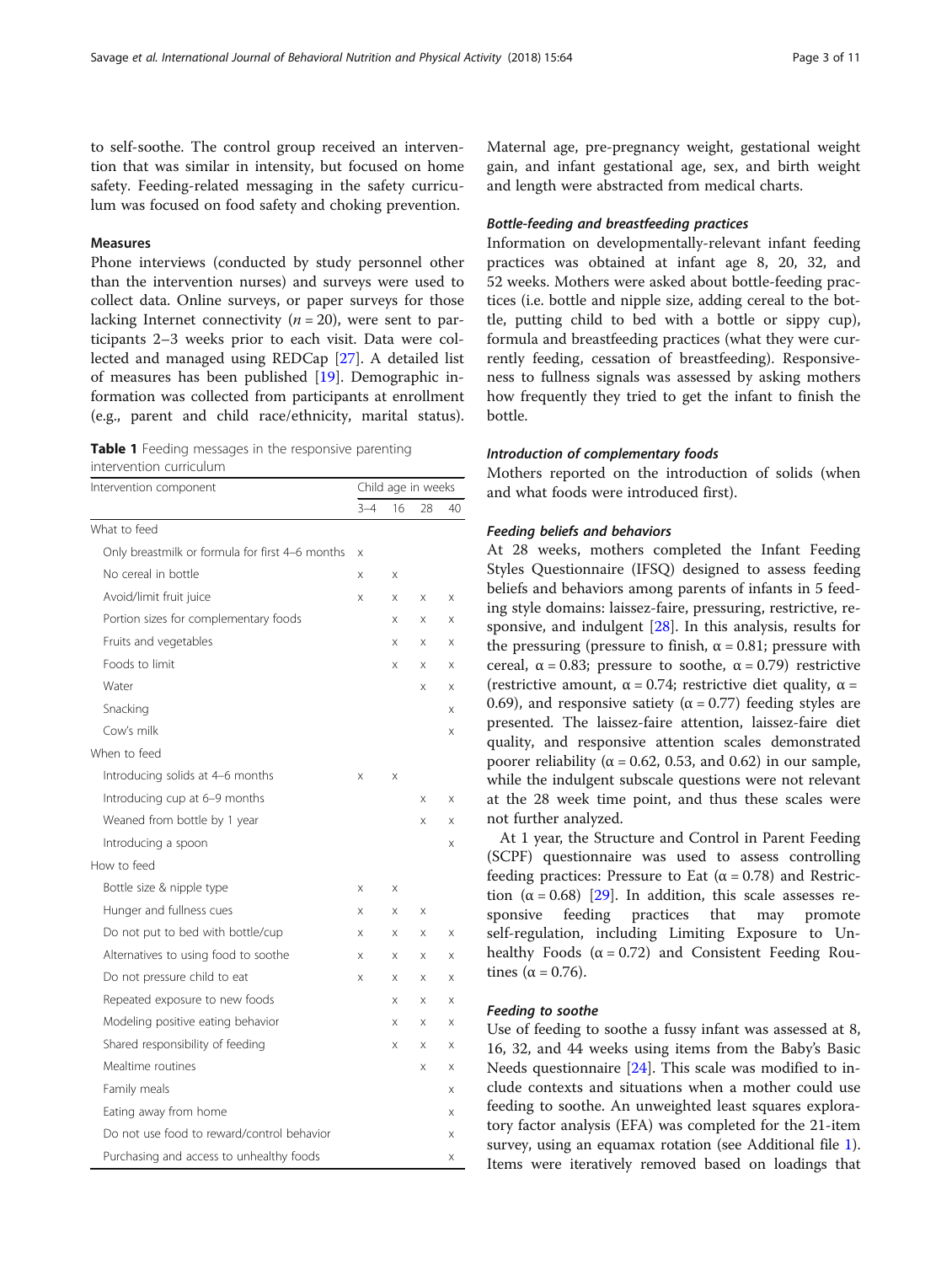were < 0.4 producing a factor structure with 2 eigenvalues > 1. Restricting the EFA to 2 factors gave factor loadings with simple structure, with two feeding-to-soothe factors: contextual (6 items,  $\alpha$  = 0.79) and emotional (6 items;  $\alpha$  = 0.90). Higher contextual feeding-to-soothe scores indicate greater use of feeding to soothe or quiet a distressed child in a variety of contexts (i.e., in a doctor's waiting room, in the car, before bed), without regard for whether hunger was the source of infant distress. Higher emotional feeding-to-soothe scores indicate greater use of feeding to soothe in response to either the infant's distress, or maternal stress, frustration, or anger. Mothers also rated the effectiveness of using feeding to soothe their infant on a scale of 1 (does not work) to 4 (works all of the time).

#### Food intake

Mothers reported the frequency of serving 24 beverages and 104 solid food items during the past week at 3–4, 16, 28, and 40 weeks to assess frequency of breast and formula feeding and complementary food intake on a food frequency questionnaire. Predominant breastfeeding was defined if ≥80% of milk feedings were breastmilk, [\[30\]](#page-10-0) either at the breast or by bottle [[25,](#page-10-0) [31](#page-10-0)]. Frequencies for other food and beverage items were recoded to times per day, and total times consumed per day for food groups (fruit  $-18$  items, vegetables  $-22$ items, sweets – 12 items, salty snacks − 5 items, sugar-sweetened beverages – 7 items, and fried foods − 3 items) were calculated. The percent of participants consuming each food group at least once in the past week and at least once per day was also calculated.

## Statistical analysis

Data were analyzed using SAS 9.4 (SAS Institute, Cary, NC). The effect of study group on categorical outcomes was assessed using logistic regression, and effect on continuous variables was using ANOVA. Odds ratios and Cohen's D were calculated as indicators of effect size for logistic regression and ANOVA analyses, respectively. All analyses controlled for the randomization stratification variables. Effects of predominant milk-feeding type (breast vs. formula) and interactions between study group and milk-feeding type were also assessed for dietary outcomes. Significance was defined as  $p < 0.05$ .

# Results

Participating mothers were primiparous, predominantly white, non-Hispanic, married, and college educated with about 50% reporting annual household incomes above \$75,000 (Table [2](#page-4-0)). There were no significant differences in baseline characteristics between the RP and control groups. At the 3–4 week home visit, 60.9% of infants were predominantly breastfed, and this dropped to 47.0% at 16 weeks, 37.0% at 28 weeks, and 32.7% at 40 weeks. There were no significant study group differences in the proportion of infants who were predominantly breastfed at any time point.

# Bottle-feeding practices

As shown in Table [3,](#page-5-0) few participating mothers reported they were adding cereal to their child's bottle at 8 weeks, but at 20 weeks, fewer mothers in the RP group were adding cereal to the bottle (8.4% vs 20.0% in the control group). At 1 year, children in the RP group were more likely to have transitioned their infant off the bottle (37.6%) than children in the control group (21.1%). The majority of mothers in both groups reported using a slow-flow nipple at 8 weeks, but at 20 weeks, a greater percentage of mothers in the RP group were still using a slow-flow nipple compared to those in the control group  $(83/117 \ (70.9%) \ vs \ 61/105 \ (58.1%).$  $(83/117 \ (70.9%) \ vs \ 61/105 \ (58.1%).$  $(83/117 \ (70.9%) \ vs \ 61/105 \ (58.1%).$   $p = 0.050$ ) (see Table 3). There were no differences between groups in the percentage of mothers using a larger bottle size  $(> 8 \text{ oz})$  at 8, 20 or 32 weeks. Fewer RP mothers reported propping the bottle at 28 weeks (10.1%) compared to control (19.7%). At age 1 year, more RP mothers were using a sippy cup than control. At 8, 20, and 32 weeks, the percentage of mothers who reported "ever" putting their child to bed with a bottle was relatively low and did not differ between groups, but at 52 weeks, fewer mothers in the RP group reported this behavior (10.4% vs 20.3% in the control group). Mothers in the RP group also fed their infant fewer times at night (7 pm-7 am) than control at 20 and 32 weeks, but not 8 weeks.

#### Transition to complementary foods

In both the RP and control groups, the most common first food was infant cereal (71/124 (57.3%) in the RP group and 72/124 (58.1%) in control introduced cereal first), but among those who offered a different first food, mothers in the RP group were more likely to introduce vegetables first (50/124 (40.3%)) compared to control (31/124 (25.0%)). Mothers in the RP group reported introducing solids to their infant later than those in the control group (mean  $22.0 \pm SD$  3.9 weeks vs.  $21.0 \pm$ 4.2 weeks, difference 1.0 (95% CI: 0.04–1.98) weeks,  $p =$ 0.04); however, the majority of mothers in both groups introduced solids between 4 and 6 months (17–26 weeks)  $(RP = 113/140 (80.7%)$ , control = 117/139 (84.2%)), consistent with current guidance. Introduction before or after 6 months did not differ significantly between groups. Infants who were predominantly breastfed at 16 weeks were introduced to solids later than formula fed infants  $(22.6 \pm 3.6$  weeks vs.  $20.4 \pm 4.2$  weeks,  $p = 0.003$ ), but there was no interaction between study group and predominant milk-feeding type.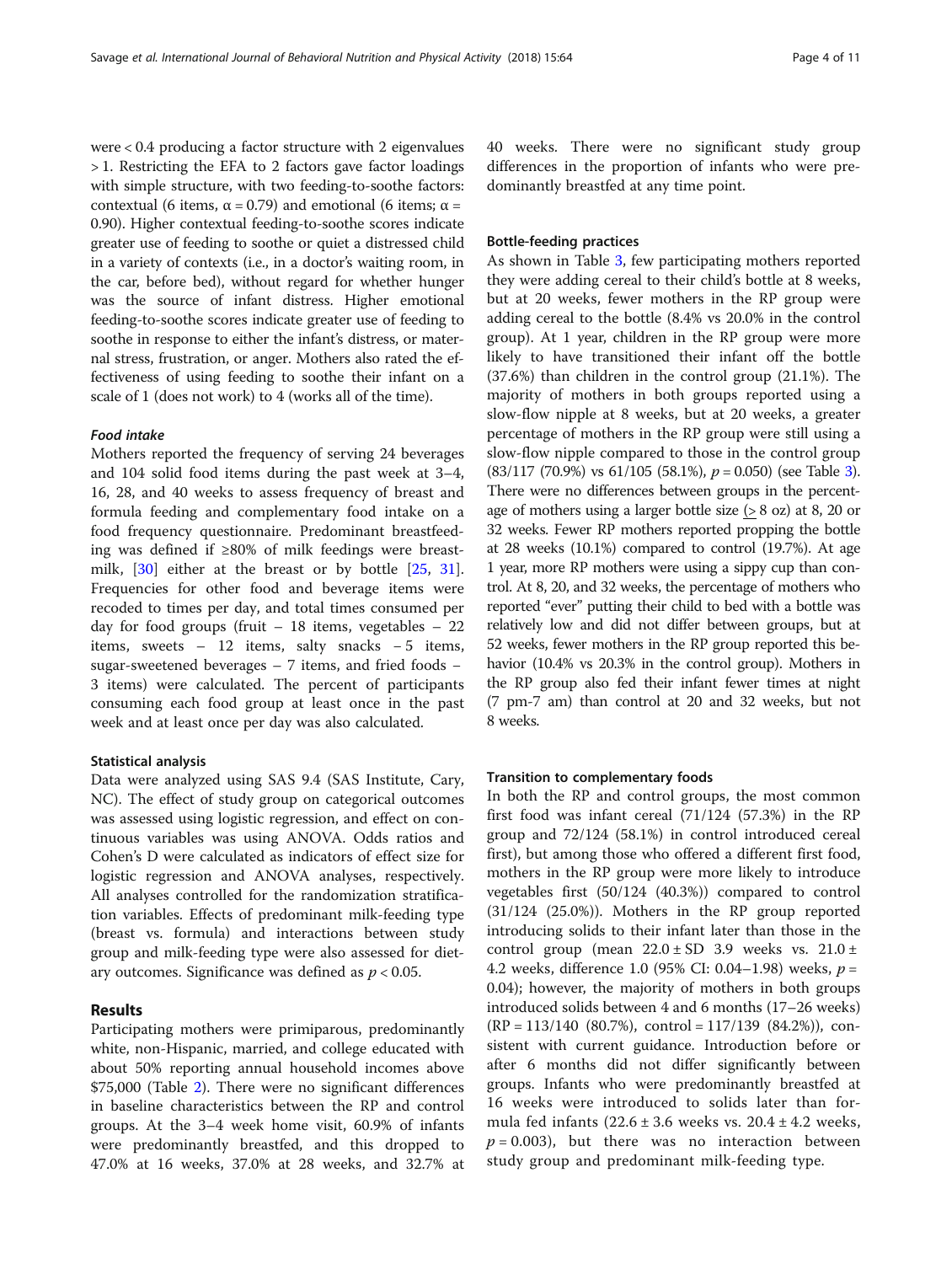## <span id="page-4-0"></span>**Table 2** Participant demographics  $(n = 279)$

|                                         | <b>RP</b><br>$(n = 140)$ | Control<br>$(n = 139)$ |
|-----------------------------------------|--------------------------|------------------------|
| Infant                                  |                          |                        |
| Male sex, N (%)                         | 75 (53.6)                | 69 (49.6)              |
| Gestational age (weeks), mean (SD)      | 39.6 (1.2)               | 39.5(1.1)              |
| Birth weight (kg), mean (SD)            | 3.40(0.43)               | 3.46(0.43)             |
| Birth length (cm), mean (SD)            | 50.9(2.4)                | 51.0(2.1)              |
| Mother                                  |                          |                        |
| Age (years), mean (SD)                  | 28.7 (4.6)               | 28.7 (4.9)             |
| Pre-pregnancy BMI, mean (SD)            | 25.5(5.0)                | 25.3(5.6)              |
| Gestational weight gain (kg), mean (SD) | 15.6(6.4)                | 15.0(6.0)              |
| Diabetes during pregnancy, N (%)        | 6(4.3)                   | 13 (9.4)               |
| Smoked during pregnancy, N (%)          | 12 (8.6)                 | 9(6.5)                 |
| Race, N (%)                             |                          |                        |
| Black                                   | 10(7.1)                  | 7(5.0)                 |
| White                                   | 122 (87.1)               | 127(91.4)              |
| Native Hawaiian or Pacific Islander     | 1(0.7)                   | 0(0)                   |
| Asian                                   | 5(3.6)                   | 4(2.9)                 |
| Other                                   | 2(1.4)                   | 1(0.7)                 |
| Ethnicity, N (%)                        |                          |                        |
| Hispanic/Latino                         | 12 (8.6)                 | 7(5.0)                 |
| Marital status, N (%)                   |                          |                        |
| Married                                 | 102 (72.9)               | 108(77.7)              |
| Not married, living with partner        | 25 (17.9)                | 19 (13.7)              |
| Single                                  | 12 (8.6)                 | 12(8.6)                |
| Divorced/separated                      | 1(0.7)                   | 0(0)                   |
| Annual household income, N (%)          |                          |                        |
| $<$ \$10,000                            | 6(4.3)                   | 5(3.6)                 |
| \$10,000-\$24,999                       | 10(7.1)                  | 10(7.2)                |
| \$25,000-\$49,999                       | 5(3.6)                   | 23 (16.6)              |
| \$50,000-\$74,999                       | 46 (32.9)                | 26 (18.7)              |
| \$75,000-\$99,999                       | 32 (22.9)                | 23 (16.6)              |
| \$100,000 or more                       | 32 (22.9)                | 43 (30.9)              |
| Do not know or refuse to answer         | 9 (6.4)                  | 9 (6.4)                |
| Education, N (%)                        |                          |                        |
| HS graduate or less                     | 16 (11.4)                | 16 (11.5)              |
| Some college                            | 37 (26.4)                | 36 (25.9)              |
| College graduate                        | 48 (34.3)                | 52 (37.4)              |
| Graduate degree +                       | 39 (27.9)                | 35 (25.2)              |

# Use of pressure, restriction, and structure in infant feeding

As shown in Table [4](#page-6-0), at 8, 20, and 32 weeks, mothers in the parenting group were less likely to report that they encouraged their child to finish the bottle if their infant stopped drinking before the milk was gone. In addition, more mothers in the control group reported "ever" trying to get their child to finish breastmilk/formula or food at 28 weeks, but not at 16 weeks, compared to RP mothers. At 28 weeks, mothers in the RP group had lower scores on all three pressure subscales of the IFSQ (pressure to finish, pressure to soothe, and pressure with cereal) than mothers in the control group (Table [4](#page-6-0)); there was no difference on restriction or responsive satiety. At 52 weeks, mothers in the RP group reported lower use of pressure to eat and greater use of the two structure-based feeding scales, limiting exposure to unhealthy foods, and consistent feeding routines.

# Use of feeding to soothe (feeding as the "default" to soothe a fussy infant)

Fewer mothers in the RP group reported using feeding as the first response, immediately feeding their child when they cried at 16 weeks and 28 weeks in the absence of hunger cues (Table [5\)](#page-7-0). At 8, 16, 32 and 44 weeks, mothers in the RP group reported less frequent context-based and emotion-based use of food to soothe (Table [5](#page-7-0)). At 16 weeks, RP mothers were less likely to use context-based feeding to soothe "sometimes or more often" (39/130 (30.0%) RP vs 56/123 (45.5%) control,  $p = 0.01$ ). Fewer RP mothers reported ever using emotion-based feeding-to-soothe at 16 weeks (42/125 (33.6%) vs 59/116 (53.6%),  $p = 0.008$ ) context-based feeding-to-soothe at 44 weeks (69/116 (59.5%) vs 94/118 (79.7%),  $p = 0.007$ ) and emotion-based feeding-to-soothe at 44 weeks  $(19/115 (16.5%)$  vs  $36/117 (30.8%)$ ,  $p = 0.01$ ) than control. At 16 weeks, mothers in the RP group reported that beverages (breastmilk/formula and other beverages) were less effective at soothing their infant than mothers in the control group. At 32 weeks, RP mothers reported lower effectiveness of both beverages and foods to soothe their child than control. At 44 weeks, RP mothers reported lower effectiveness of beverages, but not foods than control.

# Food intake

At 1 year, there were few differences between groups in dietary intake as measured by the FFQ. Fewer mothers in the RP group reported that their child consumed salty snacks (chips, crackers, pretzels, etc.) on a daily basis compared to the control group  $(12/122)$   $(9.8%)$  vs  $24/118$  $(20.3\%)$ ,  $p = 0.03$ ), and more mothers in the RP group reported that their child consumed vegetables daily (117/ 122 (95.9%) vs 105/118 (89.0%),  $p = 0.049$ ), but there were no study group differences in reported daily or weekly exposure to fruit juice, sugar sweetened-beverages, sweets, fried foods, or fruit. Mothers who were predominantly breastfeeding at 16 weeks were less likely to report that their child consumed any sugar sweetened beverages  $(6/120 (5.0%)$  vs 21/119 (17.7%),  $p = 0.02$ ) or fruit juice  $(46/122 \ (37.7%) \ vs. 74/124 \ (59.7%). p = 0.009)$  in the past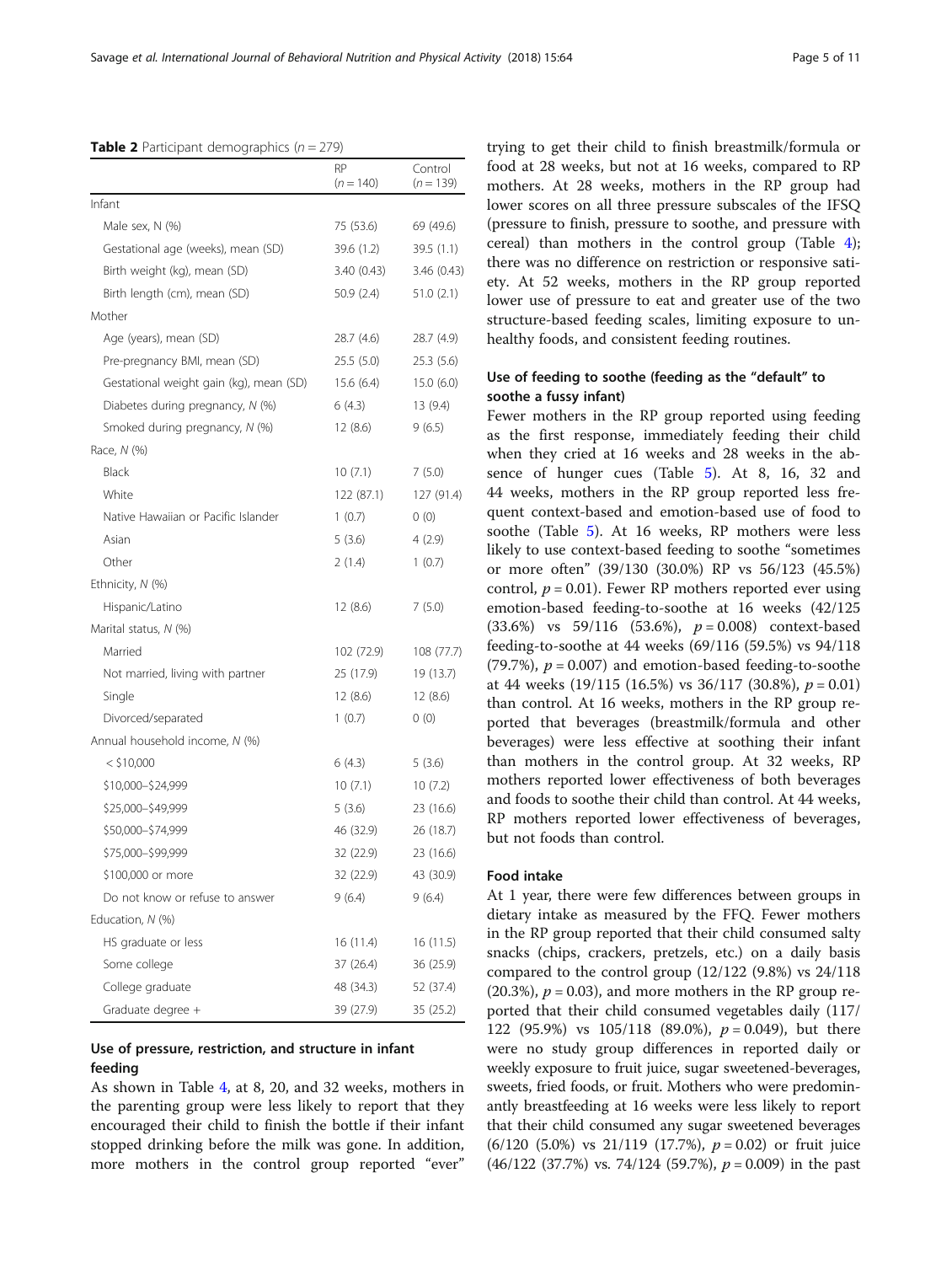|          | <b>RP</b><br>$(n = 140)$                                                                  | Control<br>$(n = 139)$  | $p$ -value <sup>a</sup> | Odds ratio (CI) or Cohen's D |
|----------|-------------------------------------------------------------------------------------------|-------------------------|-------------------------|------------------------------|
|          | Currently adding cereal to bottle (denominator = current bottle users)                    |                         |                         |                              |
| 8 weeks  | 6/114(5.3%)                                                                               | 2/112 (1.8%)            | 0.18                    | $3.1(0.6 - 15.6)$            |
| 20 weeks | 10/119 (8.4%)                                                                             | 22/110 (20.0%)          | 0.01                    | $0.4(0.2-0.8)$               |
| 32 weeks | 11/108 (10.2%)                                                                            | 15/107 (14.0%)          | 0.38                    | $0.7(0.3-1.6)$               |
|          | Uses slow flow nipple (denominator = current bottle users)                                |                         |                         |                              |
| 8 weeks  | 101/114 (88.6%)                                                                           | 86/107 (80.4%)          | 0.10                    | $1.9(0.9 - 4.0)$             |
| 20 weeks | 83/117 (70.9%)                                                                            | 61/105 (58.1%)          | 0.05                    | $1.8(1.0-3.2)$               |
|          | Use bottle $\geq$ 8 oz. (denominator = current bottle users)                              |                         |                         |                              |
| 8 weeks  | 10/111 (9.0%)                                                                             | 15/106 (14.1%)          | 0.26                    | $0.6(0.3-1.4)$               |
| 20 weeks | 37/117 (31.6%)                                                                            | 43/105 (40.9%)          | 0.17                    | $0.7(0.4-1.2)$               |
| 32 weeks | 49/103 (47.6%)                                                                            | 57/102 (55.9%)          | 0.28                    | $0.7(0.4-1.3)$               |
|          | Prop/Propped the bottle (denominator = all available)                                     |                         |                         |                              |
| 16 weeks | 17/122 (13.9%)                                                                            | 22/117 (18.6%)          | 0.30                    | $0.7(0.3-1.4)$               |
| 28 weeks | 13/129 (10.1%)                                                                            | 24/122 (19.7%)          | 0.03                    | $0.4(0.2-0.9)$               |
|          | Using bottle (denominator $=$ all available)                                              |                         |                         |                              |
| 52 weeks | 78/125 (62.4%)                                                                            | 97/123 (78.9%)          | 0.005                   | $0.4(0.3-0.8)$               |
|          | Using sippy cup (denominator = all available)                                             |                         |                         |                              |
| 32 weeks | 54/128 (42.2%)                                                                            | 42/129 (32.6%)          | 0.11                    | $1.5(0.9-2.5)$               |
| 52 weeks | 124/125 (99.2%)                                                                           | 113/125 (90.4%)         | 0.01                    | $13.2(1.7-104)$              |
|          | Using regular cup (denominator = all available)                                           |                         |                         |                              |
| 32 weeks | 9/127(7.1%)                                                                               | 10/131 (7.6%)           | 0.85                    | $0.9(0.4-2.3)$               |
| 52 weeks | 14/125 (11.2%)                                                                            | 9/125 (7.2%)            | 0.29                    | $1.6(0.7-3.9)$               |
|          | Puts child to bed with bottle/sippy cup (denominator = current bottle or sippy cup users) |                         |                         |                              |
| 8 weeks  | 0/114(0%)                                                                                 | 3/108 (2.8%)            | 0.95                    | <b>NA</b>                    |
| 20 weeks | 2/118 (1.7%)                                                                              | 3/106 (2.8%)            | 0.56                    | $0.6(0.1-3.6)$               |
| 32 weeks | 6/114(5.3%)                                                                               | 9/113 (7.8%)            | 0.42                    | $0.6(0.2-1.9)$               |
| 52 weeks | 13/125 (10.4%)                                                                            | 25/122 (20.5%)          | 0.03                    | $0.5(0.2-0.9)$               |
|          | Night-time (7 pm-7 am) feedings – mean (SD)                                               |                         |                         |                              |
| 8 weeks  | $3.1(1.2)$ , $n = 127$                                                                    | 3.3 $(1.3)$ , $n = 130$ | 0.20                    | 0.16                         |
| 20 weeks | $1.8(1.2)$ , $n = 123$                                                                    | 2.2 $(1.3)$ , $n = 123$ | 0.03                    | 0.32                         |
| 32 weeks | 1.3 $(1.1)$ , $n = 122$                                                                   | $1.7(1.4)$ , $n = 121$  | 0.01                    | 0.32                         |

# <span id="page-5-0"></span>Table 3 Effect of RP intervention on bottle feeding

 $^{\rm a}$ p for study group difference, ANOVA or logistic regression adjusted for stratification variables

week at 1 year than those that formula feeding at 16 weeks, but there was no interaction between predominant milk-feeding type and study group (data not shown). There were no other significant differences in daily or weekly exposure to food groups by predominant milk feeding type.

# **Discussion**

Results provide support that the RP intervention influenced how first-time mothers were feeding their infants, and to a lesser extent what infants were fed. The RP mothers reported both less frequent use of non-responsive feeding practices that could promote

excessive intake (i.e., feeding to soothe, pressuring to finish a bottle) and more frequent use of structure-based feeding (i.e., limit-setting, consistent feeding routines). Compared to control mothers, RP mothers also reported that feeding was less effective at soothing their infant. This may be because mothers were using alternatives to using food to soothe (e.g., swaddling swinging, pacifier), instead of using food as a first response to crying. Combined with evidence of the RP intervention's effects on infant sleep health and dietary intake patterns [\[32](#page-10-0), [33](#page-10-0)], data from this study contribute to identification of modifiable parenting behaviors associated with less rapid infant weight gain from birth to 28 weeks and lowered risk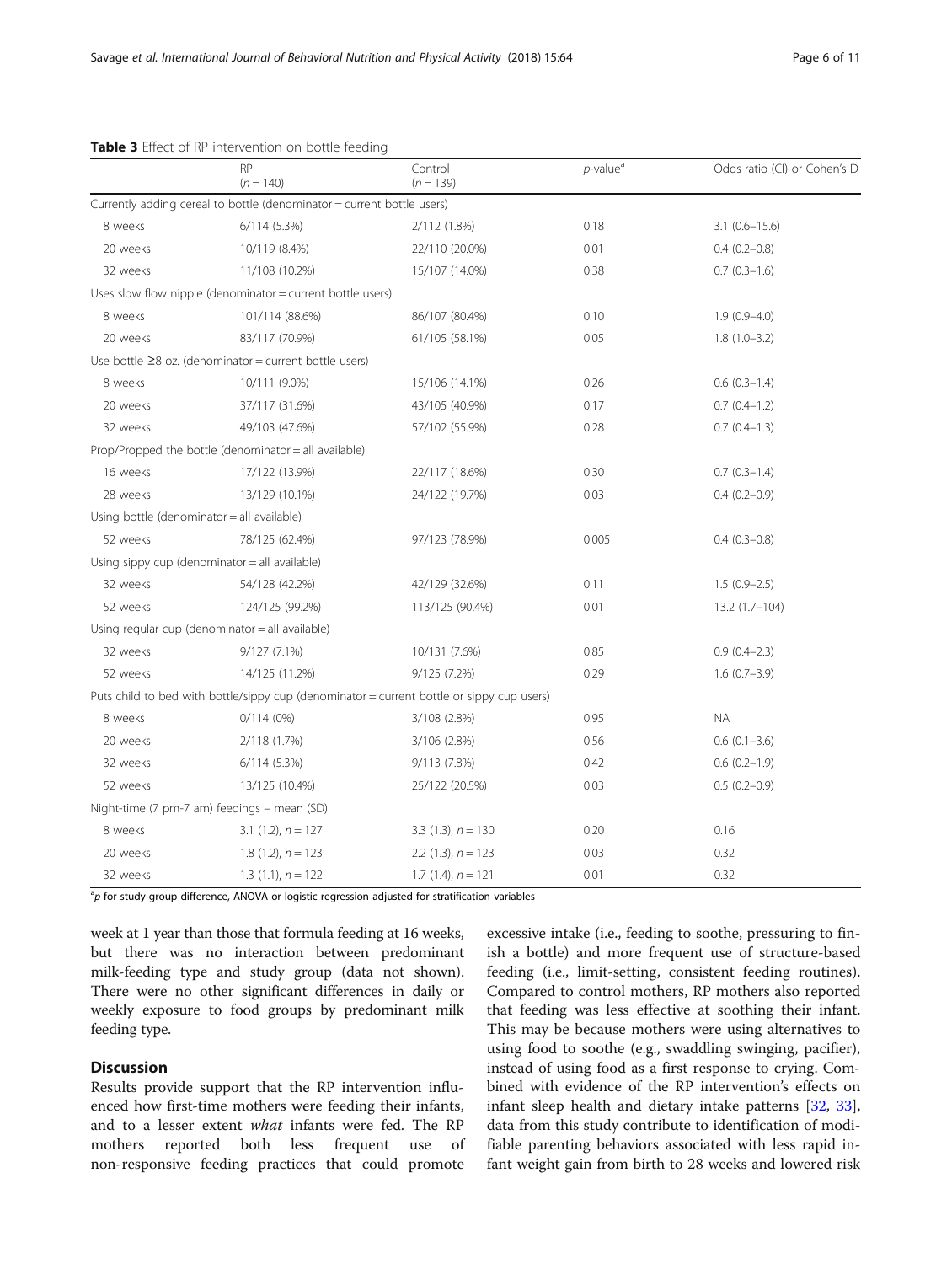|                                                                                                                                            | <b>T</b> LITCLE OF IN THICPYCHRON ON MIGRANTIC PRESSURE, RESURCTION, CHIC SUBCRUITE IN RECORD<br><b>RP</b><br>$(n = 140)$ | Control<br>$(n = 139)$ | $p$ -value <sup><math>d</math></sup> | Odds ratio (CI) or Cohen's D |
|--------------------------------------------------------------------------------------------------------------------------------------------|---------------------------------------------------------------------------------------------------------------------------|------------------------|--------------------------------------|------------------------------|
| Pressuring feeding                                                                                                                         |                                                                                                                           |                        |                                      |                              |
| Child is encouraged to finish a bottle if baby stops drinking before the milk is all gone (2sometimes, denominator = current bottle users) |                                                                                                                           |                        |                                      |                              |
| 8 weeks                                                                                                                                    | 38/114 (33.3%)                                                                                                            | 56/108 (51.4%)         | 0.007                                | $0.5(0.3-0.8)$               |
| 20 weeks                                                                                                                                   | 41/117 (35.0%)                                                                                                            | 53/105 (50.5%)         | 0.02                                 | $0.5(0.3-0.9)$               |
| 32 weeks                                                                                                                                   | 36/109 (33.0%)                                                                                                            | 65/106 (61.3%)         | < 0.0001                             | $0.3(0.2 - 0.5)$             |
| Try to get my child to finish breastmilk or formula (denominator = all available)                                                          |                                                                                                                           |                        |                                      |                              |
| 16 weeks                                                                                                                                   |                                                                                                                           |                        |                                      |                              |
| Never                                                                                                                                      | 48/132 (36.4%)                                                                                                            | 39/131 (29.8%)         | 0.06                                 | $0.7(0.4-1.0)$               |
| Rarely                                                                                                                                     | 43/132 (32.6%)                                                                                                            | 41/131 (31.3%)         |                                      |                              |
| Half of the time                                                                                                                           | 23/132 (17.4%)                                                                                                            | 21/131 (16.0%)         |                                      |                              |
| Most of the time                                                                                                                           | 16/132 (12.1%)                                                                                                            | 22/131 (16.8%)         |                                      |                              |
| Always                                                                                                                                     | 2/132 (1.5%)                                                                                                              | 8/131 (6.1%)           |                                      |                              |
| 28 weeks                                                                                                                                   |                                                                                                                           |                        |                                      |                              |
| Never                                                                                                                                      | 46/128 (35.9%)                                                                                                            | 22/125 (17.6%)         | < 0.0001                             | $0.4(0.2-0.6)$               |
| Rarely                                                                                                                                     | 54/128 (42.2%)                                                                                                            | 47/125 (37.6%)         |                                      |                              |
| Half of the time                                                                                                                           | 11/128 (8.6%)                                                                                                             | 26/125 (20.8%)         |                                      |                              |
| Most of the time                                                                                                                           | 14/128 (10.9%)                                                                                                            | 18/125 (14.4%)         |                                      |                              |
| Always                                                                                                                                     | 3/128 (2.3%)                                                                                                              | 12/125 (9.6%)          |                                      |                              |
| Try to get my child to finish his/her food (denominator = all available)                                                                   |                                                                                                                           |                        |                                      |                              |
| 28 weeks                                                                                                                                   |                                                                                                                           |                        |                                      |                              |
| Never                                                                                                                                      | 42/128 (32.8%)                                                                                                            | 16/119 (13.5%)         | 0.0001                               | $0.4(0.3-0.6)$               |
| Rarely                                                                                                                                     | 43/128 (33.6%)                                                                                                            | 43/119 (36.1%)         |                                      |                              |
| Half of the time                                                                                                                           | 23/128 (18.0%)                                                                                                            | 24/119 (20.2%)         |                                      |                              |
| Most of the time                                                                                                                           | 17/128 (13.3%)                                                                                                            | 27/119 (22.7%)         |                                      |                              |
| Always                                                                                                                                     | 3/128 (2.3%)                                                                                                              | 9/119 (7.6%)           |                                      |                              |
| Infant Feeding Styles Questionnaire (IFSQ) - 28 weeks                                                                                      |                                                                                                                           |                        |                                      |                              |
| Pressure to finish                                                                                                                         | 1.85 (0.61), $n = 130$                                                                                                    | 2.24 (0.74), $n = 128$ | < 0.0001                             | 0.58                         |
| Pressure to soothe                                                                                                                         | 1.71 (0.62), $n = 130$                                                                                                    | 2.23 (0.82), $n = 128$ | < 0.0001                             | 0.72                         |
| Pressure with cereal                                                                                                                       | 1.39 (0.65), $n = 130$                                                                                                    | 1.73 (0.90), $n = 128$ | 0.0003                               | 0.43                         |
| Restrictive/amount                                                                                                                         | 2.84 $(1.05)$ , $n = 130$                                                                                                 | 2.93 (1.03), $n = 128$ | 0.48                                 | 0.09                         |
| Restrictive/diet quality                                                                                                                   | 3.93 (0.69), $n = 130$                                                                                                    | 3.87 (0.77), $n = 128$ | 0.51                                 | 0.08                         |
| Responsive/satiety                                                                                                                         | 4.62 (0.41), $n = 130$                                                                                                    | 4.56 (0.48), $n = 127$ | 0.29                                 | 0.13                         |
| Structure and Control in Parenting Feeding (SCPF) - 52 weeks                                                                               |                                                                                                                           |                        |                                      |                              |
| Limit exposure                                                                                                                             | 4.13 (0.40), $n = 120$                                                                                                    | 4.01 (0.47), $n = 123$ | 0.03                                 | 0.27                         |
| Consistent feeding routines                                                                                                                | 4.18 (0.48), $n = 120$                                                                                                    | 4.00 (0.49), $n = 123$ | 0.006                                | 0.37                         |
| Pressure to eat                                                                                                                            | 1.78 (0.62), $n = 120$                                                                                                    | 1.99 (0.68), $n = 123$ | 0.01                                 | 0.32                         |
| Restriction                                                                                                                                | 2.12 (0.88), $n = 120$                                                                                                    | 2.03 (0.85), $n = 123$ | 0.42                                 | 0.10                         |

<span id="page-6-0"></span>Table 4 Effect of RP intervention on maternal pressure, restriction, and structure in feeding

 $^{\rm a}$ p for study group difference, ANOVA or logistic regression adjusted for stratification variables

of overweight at 1 y as previously described [\[26](#page-10-0)]. INSIGHT was designed as a multicomponent RP intervention based on the perspective that infant feeding is a key aspect of early caregiving related to infant arousal (i.e., fussing and crying), sleep, and active social play. Although our RP approach is novel with respect to early obesity prevention, these findings provide one more piece of evidence that RP guidance can promote beneficial parenting and child outcomes [\[15](#page-9-0)–[18\]](#page-9-0).

INSIGHT RP guidance focused on feeding in response to infant hunger and fullness, and on alternative soothing strategies to calm a non-hungry, distressed infant.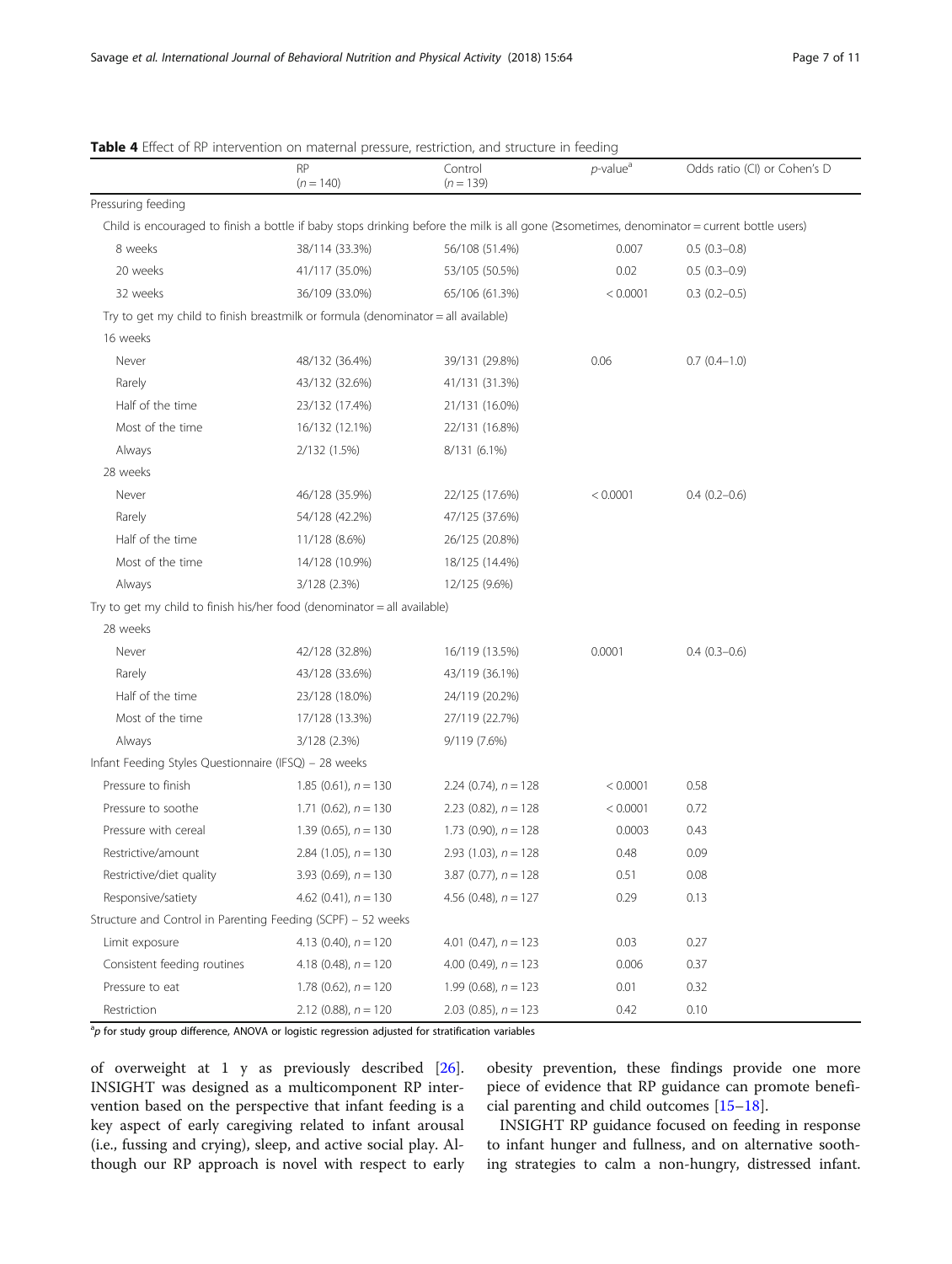|                                                   | Parenting<br>$(n = 140)$                                            | Control<br>$(n = 139)$   | $p$ -value <sup>c</sup> | Odds ratio (CI) or Cohen's D |
|---------------------------------------------------|---------------------------------------------------------------------|--------------------------|-------------------------|------------------------------|
|                                                   | When infant cries, I immediately feed (denominator = all available) |                          |                         |                              |
| 16 weeks                                          |                                                                     |                          |                         |                              |
| Never                                             | 33/131 (25.2%)                                                      | 18/129 (14.0%)           | 0.01                    | $0.6(0.4-0.9)$               |
| Seldom                                            | 57/131 (43.5%)                                                      | 58/129 (45.0%)           |                         |                              |
| Half of the time                                  | 34/131 (26.0%)                                                      | 37/129 (28.7%)           |                         |                              |
| Most of the time                                  | 7/131 (5.3%)                                                        | 11/129 (8.5%)            |                         |                              |
| Always                                            | 0/131(0%)                                                           | 5/129 (3.9%)             |                         |                              |
| 28 weeks                                          |                                                                     |                          |                         |                              |
| Never                                             | 51/128 (39.8%)                                                      | 33/126 (26.2%)           | 0.0009                  | $0.5(0.3-0.7)$               |
| Seldom                                            | 52/128 (40.6%)                                                      | 46/126 (36.5%)           |                         |                              |
| Half of the time                                  | 23/128 (18.0%)                                                      | 36/126 (28.6%)           |                         |                              |
| Most of the time                                  | 2/128 (1.6%)                                                        | 8/126 (6.4%)             |                         |                              |
| Always                                            | 0/128 (0%)                                                          | 3/126 (2.4%)             |                         |                              |
| Food to soothe: Context-based <sup>a</sup>        |                                                                     |                          |                         |                              |
| 8 weeks                                           | 2.57 (0.81), $n = 129$                                              | 2.83 (0.72), $n = 119$   | 0.008                   | 0.34                         |
| 16 weeks                                          | 2.50 (0.74), $n = 130$                                              | $2.76$ (0.84), $n = 123$ | 0.009                   | 0.33                         |
| 32 weeks                                          | 2.00 (0.62), $n = 117$                                              | 2.43 (0.82), $n = 112$   | < 0.0001                | 0.59                         |
| 44 weeks                                          | 2.16 (0.70), $n = 116$                                              | 2.56 (0.76), $n = 118$   | < 0.0001                | 0.55                         |
| Food to soothe: Emotion-based <sup>a</sup>        |                                                                     |                          |                         |                              |
| 8 weeks                                           | 1.78 (0.94), $n = 128$                                              | 2.01 (0.92), $n = 110$   | 0.07                    | 0.25                         |
| 16 weeks                                          | $1.57$ (0.77), $n = 125$                                            | 1.90 (0.89), $n = 116$   | 0.002                   | 0.40                         |
| 32 weeks                                          | 1.36 (0.50), $n = 117$                                              | 1.65 (0.71), $n = 110$   | 0.0003                  | 0.47                         |
| 44 weeks                                          | 1.31 (0.47), $n = 115$                                              | 1.62 (0.71), $n = 117$   | 0.0001                  | 0.51                         |
| Food to soothe efficacy: Beverages <sup>b</sup>   |                                                                     |                          |                         |                              |
| 8 weeks                                           | 3.09 (0.72), $n = 129$                                              | 3.31 (0.69), $n = 122$   | 0.02                    | 0.31                         |
| 16 weeks                                          | 2.93 (0.76), $n = 123$                                              | 3.15 (0.68), $n = 128$   | 0.01                    | 0.31                         |
| 32 weeks                                          | 2.55 (0.77), $n = 100$                                              | $2.77$ (0.75), $n = 104$ | 0.03                    | 0.29                         |
| 44 weeks                                          | 2.36 (0.70), $n = 97$                                               | 2.56 (0.75), $n = 104$   | 0.046                   | 0.28                         |
| Food to soothe efficacy: Solid Foods <sup>2</sup> |                                                                     |                          |                         |                              |
| 32 weeks                                          | 1.83 $(0.48)$ , $n = 46$                                            | 2.06 (0.45), $n = 54$    | 0.02                    | 0.49                         |
| 44 weeks                                          | 2.03 (0.46), $n = 58$                                               | $2.11$ (0.57), $n = 73$  | 0.43                    | 0.15                         |

<span id="page-7-0"></span>Table 5 Effect of RP intervention on use of feeding to soothe, mean (SD)

Notes. <sup>a</sup>Scale ranged from 1 (never) to 5 (always) <sup>b</sup>Scale ranged from 1 (does not work) to 4 (works all of the time)<br>Sn for study group difference, ANOVA or logistic regression adjusted for stratification variables

 $c<sub>p</sub>$  for study group difference, ANOVA or logistic regression adjusted for stratification variables

Early in infancy, when exclusively milk-fed, infants are learning which cues are associated with initiation and termination of eating [\[34\]](#page-10-0). Infants need to learn to discriminate hunger from other distress, requiring sensitive parenting. In other words, parents should feed in response to hunger, but use other non-food approaches with distress that is not hunger-related (e.g., tired, scared, overstimulated). Repeated use of feeding to soothe a distressed, non-hungry infant pairs feeding with removal of non-hunger distress cues has been shown to influence infant weight [[8,](#page-9-0) [24](#page-10-0), [35](#page-10-0)]. Although the mechanism is not clear, preschool children whose mothers report greater use of food to regulate their infant's emotions have infants who are more likely to develop emotional eating styles and poorer diets [[36,](#page-10-0) [37\]](#page-10-0).

In this study, relative to the control, RP mothers reported that feeding was a less effective way to soothe their infant, which could have persistent effects on how mothers use food to manage child behavior as the child develops [\[38](#page-10-0)]. Using food to soothe infant distress could result in conditioned eating in response to negative emotions, a characteristic of emotional eaters that is associ-ated with obesity in older children [\[39](#page-10-0), [40](#page-10-0)]. More evidence is needed, but is it possible that children are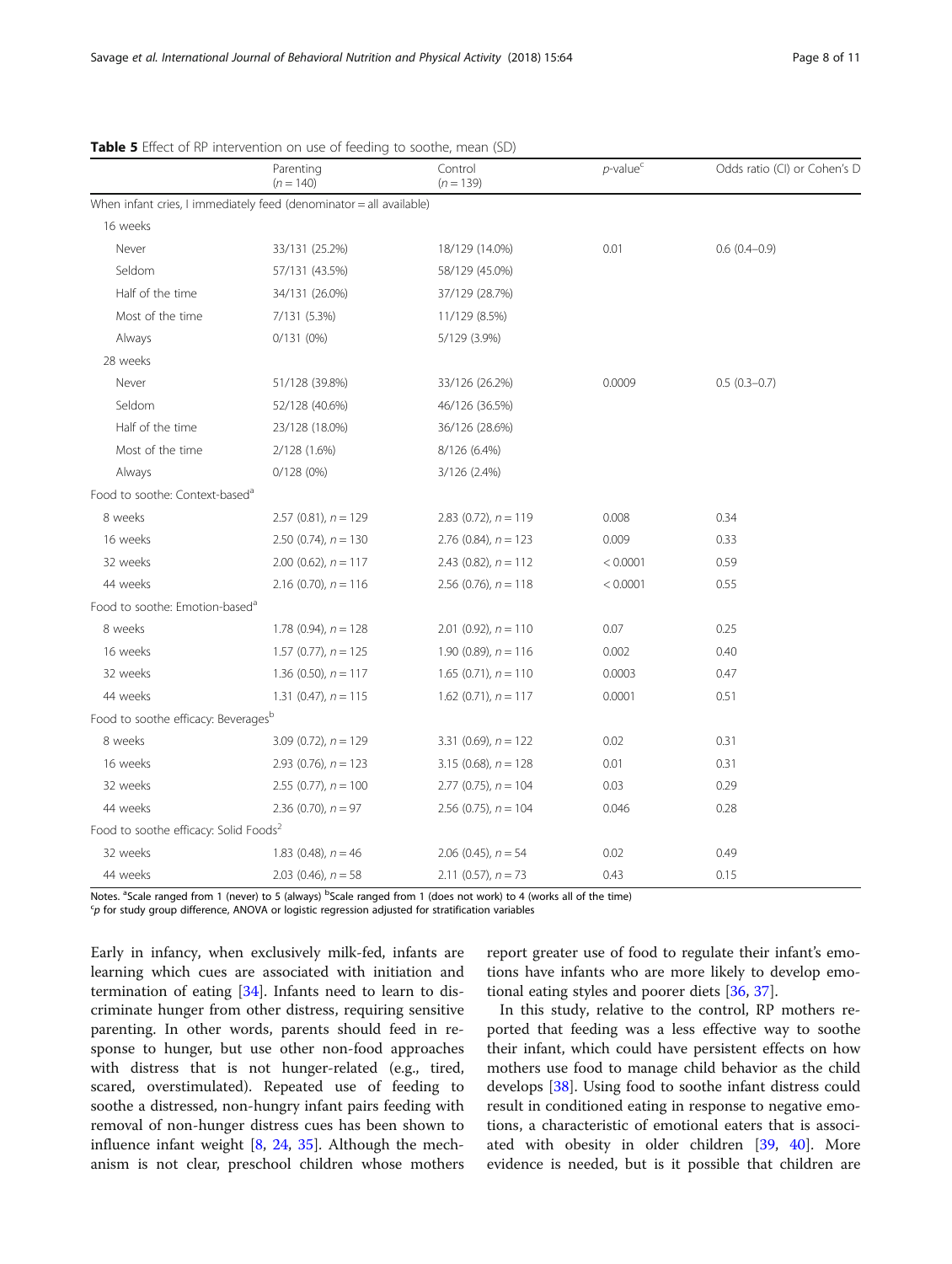learning to eat in response to emotional cues. Pressuring the infant to finish the bottle can also increase infant intake and perhaps affect the extent to which infants attend to or ignore fullness cues in determining meal termination. Over time this can affect learning by shaping the extent to which internal fullness cues and amount of food remaining affect amount consumed, and ability to self-regulate. Serving children larger portions promotes increased intake [[41](#page-10-0)] and other experimental research with young children has shown that pressuring children to eat in order to finish consuming food on their plate can promote greater intake [[38,](#page-10-0) [42](#page-10-0)–[45](#page-10-0)].

RP intervention parents were less likely to report that they used feeding as the immediate, default response to infant crying and reported less frequent use of feeding to soothe. Compared to control, mothers in the RP group reported that both milk and solid foods were less effective at soothing their infant. This may because RP mothers had learned to use alternative approaches to soothing the infant, or they paid closer attention to their infant's signals, using soothing techniques to calm a distressed infant, although direct evidence on this point is lacking. Infants cry for many reasons, hunger being just one. A potential explanation is that the RP group may just be less dependent on using food for non-nutritive soothing. Together, findings from this study provide support that an early parenting intervention can affect how and in what contexts infants are being fed, at least among first-time parents, and that how infants are fed can impact growth and weight outcomes.

Although The INSIGHT RP curriculum also targeted what foods infants consumed by providing traditional nutrition education to parents on age-appropriate foods and portions, results indicate that the RP intervention had very limited effects on what drinks and foods were consumed; the INSIGHT RP intervention did not affect the extent to which infants were offered fruit juice, sugar sweetened beverages, sweet foods, or fried foods at age 1 year. We previously reported differences in dietary patterns at 9 months between RP and control, particularly among formula-fed infants [[33\]](#page-10-0). However, it is plausible that by age 1 year, most infants had nearly completed the transition to consuming diets very similar to those of other family members. Given this and the few observed group differences on diet quality, novel family-based interventions targeting the home food and eating environment may be needed to impact the family diet during this critical developmental period when the infant is transitioning to the adult diet. It is unlikely that interventions can impact "what" foods infants and toddlers are exposed to without also changing what their parents are eating.

A study limitation is that all feeding behavior and food intake data were self-reported; RP mothers may have provided socially desirable responses. However, differences between treatment groups were much less evident for what was fed (e.g., sugar sweetened beverages, sweet and salty foods, fruits and vegetables), despite the fact that it is common knowledge that some foods are considered to be healthy for children (e.g., vegetables) and others are not (e.g., SSBs, fried foods). Mothers may have systematically under-reported the "unhealthy" foods. In addition to INSIGHT guidance on feeding, parents receive messages about what to eat and what not to eat from many other sources, including their pediatricians, the Special Supplemental Nutrition program for Women, Infants, and Children (WIC), in addition to pervasive marketing. This provides additional evidence for including 0– 2 years in the Dietary Guidelines. Given the INSIGHT findings and national data, novel interventions targeting the family eating environment may be needed to impact the family diet when the infant is transitioning to the adult diet. Lastly, our sample was relatively demographically homogenous and is not nationally representative, limiting the generalizability of our findings.

# Conclusions

The INSIGHT RP intervention affected maternal feeding practices. During the first year, RP mothers were consistently less likely to report using feeding to soothe their infant for reasons other than hunger, and less likely to report that feeding was an effective strategy for soothing their infant. Because RP mothers learned that alternative soothing strategies could be effective in soothing their infant, they may have been less likely to feed in response to contextual or emotional cues. RP mothers were also encouraged to terminate feedings in response to infant cues. RP mothers were less likely to report trying to get their infant to finish a bottle or other food. In contrast, RP mothers were more likely to use structure and routines in feeding. Taken together, these early differences in maternal feeding suggest that RP and control infants may have had different early experiences with feeding; in particular, the extent to which environmental or internal cues predicted the onset and termination of feedings, affecting the extent to which infants eat in response to hunger or in response to other distress. Findings support the view that providing anticipatory guidance on RP in feeding can promote use of more sensitive, structurebased feeding, which could reduce obesity risk by affecting how and when infants are fed. These findings, in combination with others from INSIGHT indicate that the RP intervention can affect multiple outcomes including feeding, sleeping [\[32\]](#page-10-0) and early growth and obesity risk in infancy [\[26\]](#page-10-0).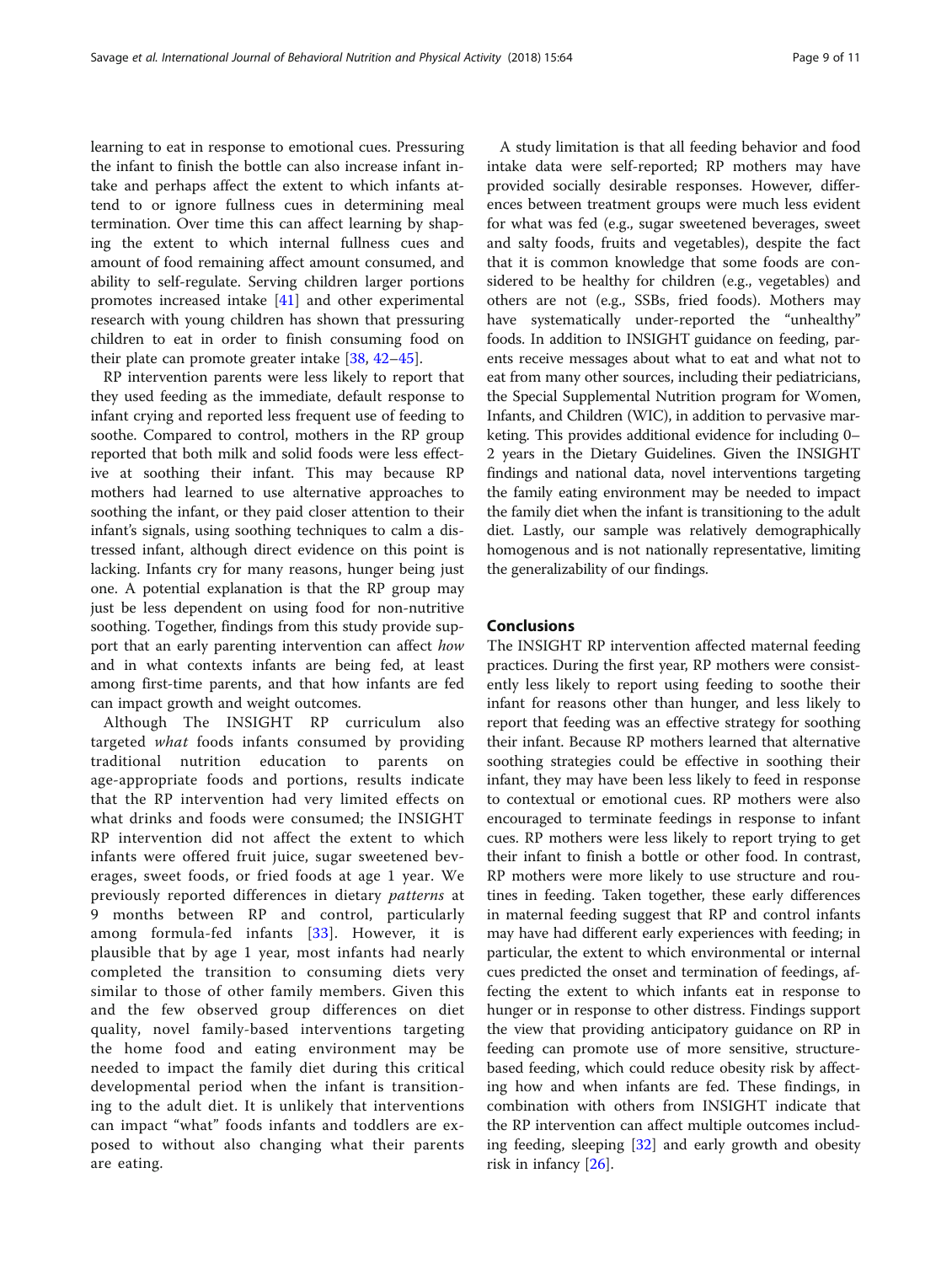# <span id="page-9-0"></span>Additional file

[Additional file 1:](https://doi.org/10.1186/s12966-018-0700-6) Appendix 1. Factor loadings for questionnaire items indicating contextual and emotional food-to-soothe feeding practices. Exploratory factor analysis was completed using unweighted least squares with an equamax rotation, restricting to 2 factors. (N=197). (PDF 500 kb)

#### Abbreviations

BMI: Body Mass Index; INSIGHT: Intervention Nurses Start Infants Growing on Healthy Trajectories; RP: Responsive Parenting

#### Acknowledgements

This project is supported by grant R01DK088244 from the National Institute of Diabetes and Digestive and Kidney Diseases (NIDDK). Additional support was received from the Children's Miracle Network at Penn State Hershey Children's Hospital. The authors acknowledge Jodi Mindell, PhD, Jessica Beiler, MPH, Jennifer Stokes, RN, Patricia Carper, RN, Gabrielle Murray, RN, Heather Stokes, Nicole Verdiglione, Susan Rzucidlo, MSN, RN, Lindsey Hess, MS, Chelsea Rose, PhD, Katherine Balantekin, PhD, RD, Julia Bleser, MS, and Eric Loken, PhD, for their assistance with this project.

#### Ethics approval to participate

This study was approved by the Human Subjects Protection Office of the Penn State College of Medicine's Human Protection Office and registered at <http://www.clinicaltrials.gov> prior to participant enrollment.

#### Funding

This research was supported by grant R01DK088244. Additional support was received from the Children's Miracle Network at Penn State Children's Hospital. USDA Grant # 2011–67001-30117 supported graduate students. REDCap support was received from The Penn State Clinical & Translational Research Institute, Pennsylvania State University CTSA, NIH/NCATS Grant Number UL1 TR000127.

#### Availability of data and materials

The datasets used and/or analysed during the current study are available from the corresponding author on reasonable request.

#### Authors' contributions

JSS – contributed to the design of the study, intervention curriculum development, assisted with data analysis, drafted the manuscript, participated in critical revision of the manuscript, and approved the final manuscript as submitted. EEH – contributed to the data management, performed data analyses, drafted the results section, participated in critical revision of the manuscript, and approved the final manuscript as submitted. MEM – led the data management, performed factor analyses, assisted in drafting the results section, participated in critical revision of the manuscript, and approved the final manuscript as submitted. AS – participated in intervention design and delivery, participated in critical revision of the manuscript, and approved the final manuscript as submitted. IMP – co-led all aspects of the study concept, design, and participated in critical revision of the manuscript, and approved the final manuscript as submitted. LLB – coled all aspects of the study concept, design, and analysis, participated in critical revision of the manuscript, and approved the final manuscript as submitted. All authors read and approved the final manuscript.

#### Consent for publication

Not Applicable.

#### Competing interests

The other authors have no financial disclosures relevant to this article. The authors have no conflicts of interest relevant to this article.

#### Publisher's Note

Springer Nature remains neutral with regard to jurisdictional claims in published maps and institutional affiliations.

#### Author details

<sup>1</sup> Center for Childhood Obesity Research, 129 Noll Laboratory, The Pennsylvania State University, University Park, PA 16802, USA. <sup>2</sup>Department of Nutritional Sciences, The Pennsylvania State University, University Park, PA, USA. <sup>3</sup>Pediatrics and Public Health Sciences, Penn State College of Medicine, Hershey, PA, USA. <sup>4</sup>Department of Foods and Nutrition, University of Georgia, Athens, GA, USA.

#### Received: 18 November 2017 Accepted: 28 June 2018 Published online: 09 July 2018

#### References

- 1. Paul IM, Bartok CJ, Downs DS, Stifter CA, Ventura AK, Birch LL. Opportunities for the primary prevention of obesity during infancy. Adv Pediatr. 2009;56: 107–33.
- 2. Woo Baidal JA, Locks LM, Cheng ER, Blake-Lamb TL, Perkins ME, Taveras EM. Risk factors for childhood obesity in the first 1,000 days: A Systematic Review. Am J Prev Med. 2016;50(6):761–79.
- Birch LL, Fisher JO. Development of eating behaviors among children and adolescents. Pediatrics. 1998;101(3 Pt 2):539–49.
- Reidy KC, Deming DM, Briefel RR, Fox MK, Saavedra JM, Eldridge AL. Early development of dietary patterns: transitions in the contribution of food groups to total energy—feeding infants and toddlers study, 2008. BMC Nutrition. 2017;3(5)
- 5. Wood CT, Skinner AC, Yin HS, Rothman RL, Sanders LM, Delamater A, et al. Association between bottle size and formula intake in 2-month-old infants. Acad Pediatr. 2016;16(3):254–9.
- 6. Wood CT, Skinner AC, Yin HS, Rothman RL, Sanders LM, Delamater AM, et al. Bottle size and weight gain in formula-fed infants. Pediatrics. 2016;138(1)
- 7. Saavedra JM, Deming D, Dattilo A, Reidy K. Lessons from the feeding infants and toddlers study in North America: what children eat, and implications for obesity prevention. Ann Nutr Metab. 2013;62(Suppl 3):27–36.
- 8. Stifter CA, Moding KJ. Understanding and measuring parent use of food to soothe infant and toddler distress: a longitudinal study from 6 to 18 months of age. Appetite. 2015;95:188–96.
- 9. Hardy R, Wadsworth M, Kuh D. The influence of childhood weight and socioeconomic status on change in adult body mass index in a British national birth cohort. Int J Obes. 2000;24:725–34.
- 10. Hendy HM. Effectiveness of trained peer models to encourage food acceptance in preschool children. Appetite. 2002;39(3):217–25.
- 11. Lee S, Reicks M. Environmental and behavioral factors are associated with the calcium intake of low-income adolescent girls. J Am Diet Assoc. 2003; 103(11):1526–9.
- 12. Young EM, Fors SW, Hayes DM. Associations between perceived parent behaviors and middle school student fruit and vegetable consumption. J Nutr Educ Behav. 2004;36(1):2–8.
- 13. Cullen KW, Baranowski T, Rittenberry L, Cosart C, Hebert D, de Moor C. Child-reported family and peer influences on fruit, juice and vegetable consumption: reliability and validity of measures. Health Educ Res. 2001; 16(2):187–200.
- 14. Eshel N, Daelmans B, de Mello MC, Martines J. Responsive parenting: interventions and outcomes. Bull World Health Organ. 2006;84(12):991–8.
- 15. Bernier A, Carlson SM, Deschenes M, Matte-Gagne C. Social factors in the development of early executive functioning: a closer look at the caregiving environment. Dev Sci. 2012;15(1):12–24.
- 16. Guttentag CL, Landry SH, Williams JM, Baggett KM, Noria CW, Borkowski JG, et al. "My Baby & me": effects of an early, comprehensive parenting intervention on at-risk mothers and their children. Dev Psychol. 2014;50(5): 1482–96.
- 17. Sulik MJ, Blair C, Mills-Koonce R, Berry D, Greenberg M, Family Life Project I. Early parenting and the development of externalizing behavior problems: longitudinal mediation through Children's executive function. Child Dev. 2015;86(5):1588–603.
- 18. Dexter CA, Wong K, Stacks AM, Beeghly M, Barnett D. Parenting and attachment among low-income African American and Caucasian preschoolers. J Fam Psychol. 2013;27(4):629–38.
- 19. Paul IM, Williams JS, Anzman-Frasca S, Beiler JS, Makova KD, Marini ME, et al. The intervention nurses start infants growing on healthy trajectories (INSIGHT) study. BMC Pediatr. 2014;14:184.
- 20. Karreman A, van Tuijl C, van Aken MAG, Deković M. Parenting and selfregulation in preschoolers: a meta-analysis. Infant Child Dev. 2006;15(6):561–79.